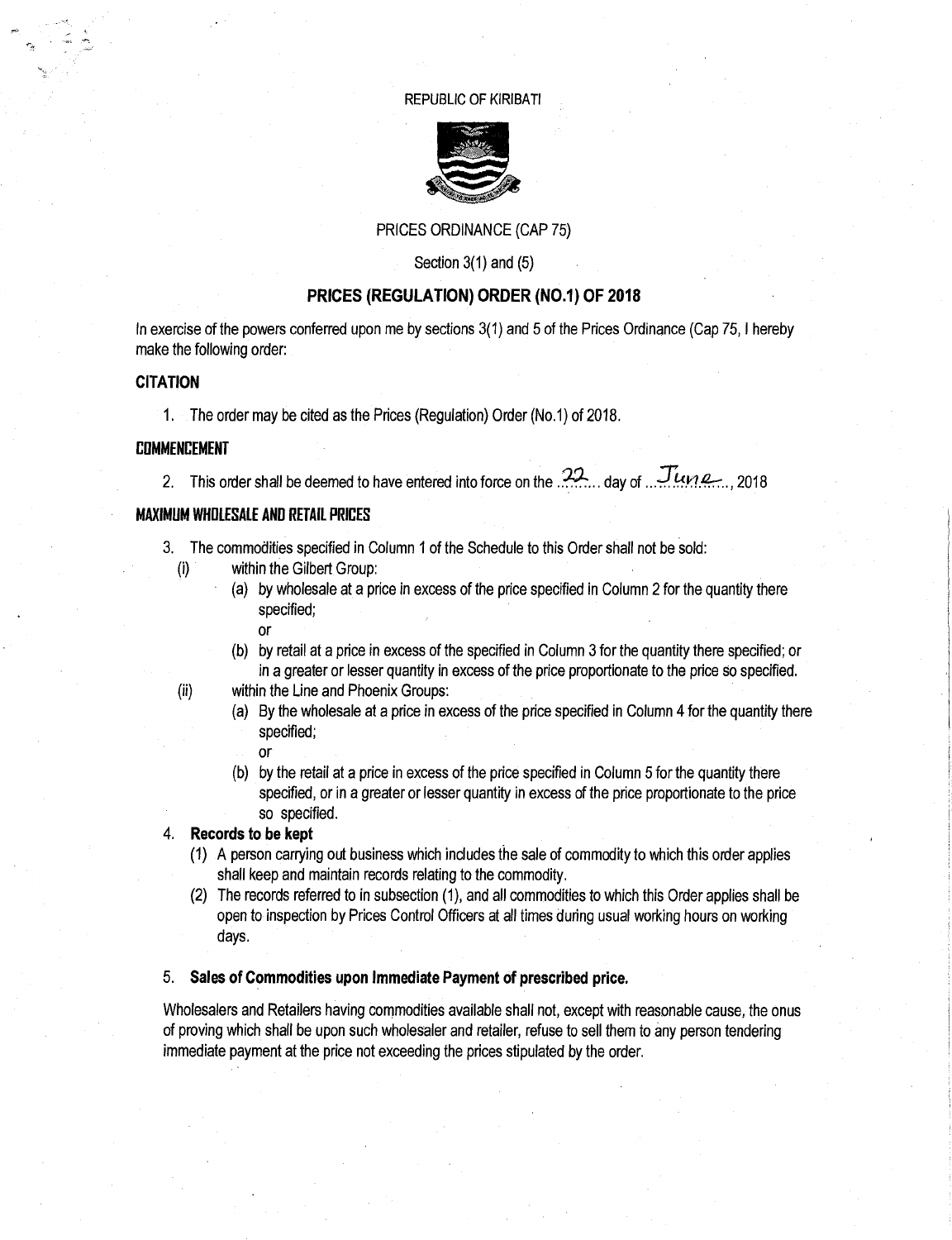# **5. Price Regulation order no.! 2018. (The price regulation order no.3 2017 is repealed).**

 $\hat{X}$ 

| Commodity<br>Wholesale<br><b>Retail Price</b><br>Wholesale<br><b>Retail Price</b><br><b>Wholes</b><br><b>Retail Price</b><br>Per Unit<br>Price<br>Price<br>ale<br>Price<br>30.05<br>28.50<br>31.65<br>$\overline{1.20}$<br>0.55<br>30.05<br>33.70<br>33.70<br>1.35<br>Australia Wheat 25kg<br>bag/kg/lb<br>1.30<br>0.60<br><b>Flour</b><br>29.75<br>28.30<br>$31\overline{45}$<br>$\overline{1.20}$<br>29.75<br>1.30<br>33.40<br>1.35<br>Best Choice 25kg<br>0.55<br>33.40<br>0.60<br>bag/kg/lb<br>24.25<br>27.30<br>25.10<br>34.75<br>1.35<br>0.65<br>FMF Bakers 25kg<br>1.20<br>0.55<br>28.60<br>1.30<br>38.30<br>bag/kg/lb<br>0.60<br>24.00<br>27.00<br>25.70<br>31.05<br>35.65<br>0.65<br>Gem of the West 25kg<br>1.20<br>0.55<br>29.30<br>1.30<br>1.35<br>bag/kg/lb<br>0.60<br>22.30<br>23.60<br>26.50<br>1.35<br>24.75<br>1.20<br>0.55<br>23.60<br>26.50<br>$\frac{1}{130}$<br>Mtons Bakers 25kg<br>bag/kg/lb<br>0.60<br>0.65<br>21.70<br>22.00<br>1.20<br>0.55<br>22.60<br>1.30<br>26.80<br>29 95<br>1.35<br>2575<br>0.60<br>Punjas Bakers<br>bag/kg/lb<br>23.30<br>25.90<br>$\overline{1.25}$<br>0.60<br>24.25<br>24.25<br>$\overline{27.25}$<br>$\overline{1.50}$<br>0.70<br>27.25<br>1.35<br>0.65<br><b>Rice</b><br>Coral Ace Brand 40lb<br>bag/kg/lb<br>21.65<br>0.70<br>18,65<br>20.95<br>1.25<br>0.60<br>22.40<br>25.10<br>1.50<br>Chinese Round 40lb<br>bag/kg/lb<br>24.35<br>$\overline{1.35}$<br>0.65<br>0.70<br>18.05<br>20.35<br>$\overline{125}$<br>0.60<br>18.80<br>21.70<br>24.00<br>1,50<br>Golden Grain 40lb<br>21.10<br>$\overline{1.35}$<br>0.65<br>bag/kg/lb<br>0.70<br>19.20<br>21.35<br>1.25<br>060<br>20.15<br>1.35<br>20.15<br>22.60<br>1.50<br>Island Brand 40lb<br>22.60<br>0.65<br>bag/kg/lb<br>0.70<br>10.75<br>12.00<br>1.25<br>0.60<br>12.95<br>12.95<br>14.55<br>$\overline{1.50}$<br>14.55<br>$\overline{1.35}$<br>0.65<br><b>Island Sun Calrose 20lb</b><br>bag/kg/lb<br>20.95<br>22.10<br>25.70<br>28.80<br>1.50<br>0.70<br>Island Sun Calrose 40lb<br>23.55<br>1.25<br>0.60<br>25.20<br>$\overline{1.35}$<br>bag/kg/lb<br>0.65<br>20.80<br>23.40<br>1.25<br>22.70<br>26.00<br>29.20<br>1.50<br>0.70<br>0.60<br>25.90<br>Island Sun Calrose 44lb<br>$\overline{1.35}$<br>0.65<br>bag/kg/lb<br>19.80<br>22.25<br>1.25<br>21.50<br>27.55<br>1.50<br>0.70<br><b>Island Crown 40lb</b><br>0.60<br>24.50<br>1,35<br>24.55<br>0.65<br>bag/kg/lb | Column 1              | <b>GILBERT GROUP</b> |       |      |      | <b>CHRISTMAS ISLAND</b> |       | <b>TABUAERAN &amp; TERAINA</b> |      |       |       |      |      |  |
|-----------------------------------------------------------------------------------------------------------------------------------------------------------------------------------------------------------------------------------------------------------------------------------------------------------------------------------------------------------------------------------------------------------------------------------------------------------------------------------------------------------------------------------------------------------------------------------------------------------------------------------------------------------------------------------------------------------------------------------------------------------------------------------------------------------------------------------------------------------------------------------------------------------------------------------------------------------------------------------------------------------------------------------------------------------------------------------------------------------------------------------------------------------------------------------------------------------------------------------------------------------------------------------------------------------------------------------------------------------------------------------------------------------------------------------------------------------------------------------------------------------------------------------------------------------------------------------------------------------------------------------------------------------------------------------------------------------------------------------------------------------------------------------------------------------------------------------------------------------------------------------------------------------------------------------------------------------------------------------------------------------------------------------------------------------------------------------------------------------------------------------------------------------------------------------------------------------------------------------------------------------------------------------------------------------------------------------------------------------------------------------|-----------------------|----------------------|-------|------|------|-------------------------|-------|--------------------------------|------|-------|-------|------|------|--|
|                                                                                                                                                                                                                                                                                                                                                                                                                                                                                                                                                                                                                                                                                                                                                                                                                                                                                                                                                                                                                                                                                                                                                                                                                                                                                                                                                                                                                                                                                                                                                                                                                                                                                                                                                                                                                                                                                                                                                                                                                                                                                                                                                                                                                                                                                                                                                                                   |                       |                      |       |      |      |                         |       |                                |      |       |       |      |      |  |
|                                                                                                                                                                                                                                                                                                                                                                                                                                                                                                                                                                                                                                                                                                                                                                                                                                                                                                                                                                                                                                                                                                                                                                                                                                                                                                                                                                                                                                                                                                                                                                                                                                                                                                                                                                                                                                                                                                                                                                                                                                                                                                                                                                                                                                                                                                                                                                                   |                       |                      |       |      |      |                         |       |                                |      |       |       |      | 0.65 |  |
|                                                                                                                                                                                                                                                                                                                                                                                                                                                                                                                                                                                                                                                                                                                                                                                                                                                                                                                                                                                                                                                                                                                                                                                                                                                                                                                                                                                                                                                                                                                                                                                                                                                                                                                                                                                                                                                                                                                                                                                                                                                                                                                                                                                                                                                                                                                                                                                   |                       |                      |       |      |      |                         |       |                                |      |       |       |      | 0.65 |  |
|                                                                                                                                                                                                                                                                                                                                                                                                                                                                                                                                                                                                                                                                                                                                                                                                                                                                                                                                                                                                                                                                                                                                                                                                                                                                                                                                                                                                                                                                                                                                                                                                                                                                                                                                                                                                                                                                                                                                                                                                                                                                                                                                                                                                                                                                                                                                                                                   |                       |                      |       |      |      |                         |       |                                |      |       |       |      |      |  |
|                                                                                                                                                                                                                                                                                                                                                                                                                                                                                                                                                                                                                                                                                                                                                                                                                                                                                                                                                                                                                                                                                                                                                                                                                                                                                                                                                                                                                                                                                                                                                                                                                                                                                                                                                                                                                                                                                                                                                                                                                                                                                                                                                                                                                                                                                                                                                                                   |                       |                      |       |      |      |                         |       |                                |      |       |       |      |      |  |
|                                                                                                                                                                                                                                                                                                                                                                                                                                                                                                                                                                                                                                                                                                                                                                                                                                                                                                                                                                                                                                                                                                                                                                                                                                                                                                                                                                                                                                                                                                                                                                                                                                                                                                                                                                                                                                                                                                                                                                                                                                                                                                                                                                                                                                                                                                                                                                                   |                       |                      |       |      |      |                         |       |                                |      |       |       |      | 0.65 |  |
|                                                                                                                                                                                                                                                                                                                                                                                                                                                                                                                                                                                                                                                                                                                                                                                                                                                                                                                                                                                                                                                                                                                                                                                                                                                                                                                                                                                                                                                                                                                                                                                                                                                                                                                                                                                                                                                                                                                                                                                                                                                                                                                                                                                                                                                                                                                                                                                   |                       |                      |       |      |      |                         |       |                                |      |       |       |      |      |  |
|                                                                                                                                                                                                                                                                                                                                                                                                                                                                                                                                                                                                                                                                                                                                                                                                                                                                                                                                                                                                                                                                                                                                                                                                                                                                                                                                                                                                                                                                                                                                                                                                                                                                                                                                                                                                                                                                                                                                                                                                                                                                                                                                                                                                                                                                                                                                                                                   |                       |                      |       |      |      |                         |       |                                |      |       |       |      |      |  |
|                                                                                                                                                                                                                                                                                                                                                                                                                                                                                                                                                                                                                                                                                                                                                                                                                                                                                                                                                                                                                                                                                                                                                                                                                                                                                                                                                                                                                                                                                                                                                                                                                                                                                                                                                                                                                                                                                                                                                                                                                                                                                                                                                                                                                                                                                                                                                                                   |                       |                      |       |      |      |                         |       |                                |      |       |       |      |      |  |
|                                                                                                                                                                                                                                                                                                                                                                                                                                                                                                                                                                                                                                                                                                                                                                                                                                                                                                                                                                                                                                                                                                                                                                                                                                                                                                                                                                                                                                                                                                                                                                                                                                                                                                                                                                                                                                                                                                                                                                                                                                                                                                                                                                                                                                                                                                                                                                                   |                       |                      |       |      |      |                         |       |                                |      |       |       |      |      |  |
|                                                                                                                                                                                                                                                                                                                                                                                                                                                                                                                                                                                                                                                                                                                                                                                                                                                                                                                                                                                                                                                                                                                                                                                                                                                                                                                                                                                                                                                                                                                                                                                                                                                                                                                                                                                                                                                                                                                                                                                                                                                                                                                                                                                                                                                                                                                                                                                   |                       |                      |       |      |      |                         |       |                                |      |       |       |      |      |  |
|                                                                                                                                                                                                                                                                                                                                                                                                                                                                                                                                                                                                                                                                                                                                                                                                                                                                                                                                                                                                                                                                                                                                                                                                                                                                                                                                                                                                                                                                                                                                                                                                                                                                                                                                                                                                                                                                                                                                                                                                                                                                                                                                                                                                                                                                                                                                                                                   |                       |                      |       |      |      |                         |       |                                |      |       |       |      |      |  |
|                                                                                                                                                                                                                                                                                                                                                                                                                                                                                                                                                                                                                                                                                                                                                                                                                                                                                                                                                                                                                                                                                                                                                                                                                                                                                                                                                                                                                                                                                                                                                                                                                                                                                                                                                                                                                                                                                                                                                                                                                                                                                                                                                                                                                                                                                                                                                                                   |                       |                      |       |      |      |                         |       |                                |      |       |       |      |      |  |
|                                                                                                                                                                                                                                                                                                                                                                                                                                                                                                                                                                                                                                                                                                                                                                                                                                                                                                                                                                                                                                                                                                                                                                                                                                                                                                                                                                                                                                                                                                                                                                                                                                                                                                                                                                                                                                                                                                                                                                                                                                                                                                                                                                                                                                                                                                                                                                                   |                       |                      |       |      |      |                         |       |                                |      |       |       |      |      |  |
|                                                                                                                                                                                                                                                                                                                                                                                                                                                                                                                                                                                                                                                                                                                                                                                                                                                                                                                                                                                                                                                                                                                                                                                                                                                                                                                                                                                                                                                                                                                                                                                                                                                                                                                                                                                                                                                                                                                                                                                                                                                                                                                                                                                                                                                                                                                                                                                   |                       |                      |       |      |      |                         |       |                                |      |       |       |      |      |  |
| bag/kg/lb                                                                                                                                                                                                                                                                                                                                                                                                                                                                                                                                                                                                                                                                                                                                                                                                                                                                                                                                                                                                                                                                                                                                                                                                                                                                                                                                                                                                                                                                                                                                                                                                                                                                                                                                                                                                                                                                                                                                                                                                                                                                                                                                                                                                                                                                                                                                                                         | Japonica Calrose 40lb | 23.05                | 25.60 | 1.25 | 0.60 | 24.60                   | 27.60 | $\overline{1,35}$              | 0.65 | 24.60 | 27.60 | 1.50 | 0.70 |  |
| 23.10<br>22.05<br>24.50<br>1.25<br>0.60<br>25.95<br>23.10<br>25.95<br>1.50<br>0.70<br>Jasmine Rice 40lb bag<br>1.35<br>0.65<br>bag/kg/lb                                                                                                                                                                                                                                                                                                                                                                                                                                                                                                                                                                                                                                                                                                                                                                                                                                                                                                                                                                                                                                                                                                                                                                                                                                                                                                                                                                                                                                                                                                                                                                                                                                                                                                                                                                                                                                                                                                                                                                                                                                                                                                                                                                                                                                          |                       |                      |       |      |      |                         |       |                                |      |       |       |      |      |  |
| 24.50<br>30.40<br>0.70<br>22.60<br>$25.\overline{45}$<br>1.25<br>0.60<br>27.95<br>1,35<br>26.95<br>1.50<br>Monarch Grain 40lb<br>0.65<br>bag/kg/lb                                                                                                                                                                                                                                                                                                                                                                                                                                                                                                                                                                                                                                                                                                                                                                                                                                                                                                                                                                                                                                                                                                                                                                                                                                                                                                                                                                                                                                                                                                                                                                                                                                                                                                                                                                                                                                                                                                                                                                                                                                                                                                                                                                                                                                |                       |                      |       |      |      |                         |       |                                |      |       |       |      |      |  |
| 22.30<br>24.75<br>1.25<br>0.60<br>23.25<br>23.25<br>26.15<br>1.50<br>0.70<br>Mtons Calrose 40lb<br>26.15<br>1.35<br>0.65<br>bag/kg/lb                                                                                                                                                                                                                                                                                                                                                                                                                                                                                                                                                                                                                                                                                                                                                                                                                                                                                                                                                                                                                                                                                                                                                                                                                                                                                                                                                                                                                                                                                                                                                                                                                                                                                                                                                                                                                                                                                                                                                                                                                                                                                                                                                                                                                                             |                       |                      |       |      |      |                         |       |                                |      |       |       |      |      |  |
| 21.70<br>24.10<br>1.25<br>0.60<br>22.60<br>22.60<br>25.35<br>1.50<br>0.70<br>Pacific Calrose 40lb<br>25.35<br>1.35<br>0.65<br>bag/kg/lb                                                                                                                                                                                                                                                                                                                                                                                                                                                                                                                                                                                                                                                                                                                                                                                                                                                                                                                                                                                                                                                                                                                                                                                                                                                                                                                                                                                                                                                                                                                                                                                                                                                                                                                                                                                                                                                                                                                                                                                                                                                                                                                                                                                                                                           |                       |                      |       |      |      |                         |       |                                |      |       |       |      |      |  |
| 1.25<br>22.60<br>25.40<br>21.65<br>24.05<br>0.60<br>25.40<br>1.35<br>0.65<br>22.60<br>1.50<br>0.70<br>Paradise Calrose 40lb<br>bag/kg/lb                                                                                                                                                                                                                                                                                                                                                                                                                                                                                                                                                                                                                                                                                                                                                                                                                                                                                                                                                                                                                                                                                                                                                                                                                                                                                                                                                                                                                                                                                                                                                                                                                                                                                                                                                                                                                                                                                                                                                                                                                                                                                                                                                                                                                                          |                       |                      |       |      |      |                         |       |                                |      |       |       |      |      |  |
| 17.80<br>20.00<br>18.40<br>20.80<br>23.40<br>0.70<br>Punjas Calrose 40lb<br>1.25<br>0.60<br>21.00<br>1.50<br>bag/kg/lb<br>1.35<br>0.65<br>$\sim$                                                                                                                                                                                                                                                                                                                                                                                                                                                                                                                                                                                                                                                                                                                                                                                                                                                                                                                                                                                                                                                                                                                                                                                                                                                                                                                                                                                                                                                                                                                                                                                                                                                                                                                                                                                                                                                                                                                                                                                                                                                                                                                                                                                                                                  |                       |                      |       |      |      |                         |       |                                |      |       |       |      |      |  |
| 20.00<br>23.80<br>0.70<br>17.80<br>1.25<br>0.60<br>18.15<br>1.50<br>SV White Grain 40lb<br>20.70<br>1.35<br>0.65<br>21.25<br>bag/kg/lb                                                                                                                                                                                                                                                                                                                                                                                                                                                                                                                                                                                                                                                                                                                                                                                                                                                                                                                                                                                                                                                                                                                                                                                                                                                                                                                                                                                                                                                                                                                                                                                                                                                                                                                                                                                                                                                                                                                                                                                                                                                                                                                                                                                                                                            |                       |                      |       |      |      |                         |       |                                |      |       |       |      |      |  |
| 19.70<br>22.20<br>0.60<br>20.40<br>26.40<br>0.70<br>Island Crown 40lb<br>1.25<br>23.30<br>1.35<br>0.65<br>23.50<br>1.50<br>Bag/kg/lb                                                                                                                                                                                                                                                                                                                                                                                                                                                                                                                                                                                                                                                                                                                                                                                                                                                                                                                                                                                                                                                                                                                                                                                                                                                                                                                                                                                                                                                                                                                                                                                                                                                                                                                                                                                                                                                                                                                                                                                                                                                                                                                                                                                                                                              |                       |                      |       |      |      |                         |       |                                |      |       |       |      |      |  |
| 21.95<br>21.05<br>23.70<br>0.60<br>28.15<br>0.70<br>1.25<br>1.35<br>25.05<br>1.50<br><b>Tropical Calrose 40lb</b><br>25.00<br>0.65<br>bag/kg/lb                                                                                                                                                                                                                                                                                                                                                                                                                                                                                                                                                                                                                                                                                                                                                                                                                                                                                                                                                                                                                                                                                                                                                                                                                                                                                                                                                                                                                                                                                                                                                                                                                                                                                                                                                                                                                                                                                                                                                                                                                                                                                                                                                                                                                                   |                       |                      |       |      |      |                         |       |                                |      |       |       |      |      |  |
| 39.75<br>41.30<br>0.80<br>Bundaberg Raw Sugar 25kg<br>44.20<br>1.75<br>0.75<br>0.75<br>41.30<br>46.35<br>1.75<br>bag/kg/lb<br>46.35<br>1.70<br>Sugar                                                                                                                                                                                                                                                                                                                                                                                                                                                                                                                                                                                                                                                                                                                                                                                                                                                                                                                                                                                                                                                                                                                                                                                                                                                                                                                                                                                                                                                                                                                                                                                                                                                                                                                                                                                                                                                                                                                                                                                                                                                                                                                                                                                                                              |                       |                      |       |      |      |                         |       |                                |      |       |       |      |      |  |
| 37.85<br>0.80<br>CSR DC Raw Brown 25kg<br>42.60<br>0.70<br>40.10<br>49.90<br>1.75<br>1.50<br>45.65<br>1.70<br>0.75<br>44.40<br>bag/kg/lb                                                                                                                                                                                                                                                                                                                                                                                                                                                                                                                                                                                                                                                                                                                                                                                                                                                                                                                                                                                                                                                                                                                                                                                                                                                                                                                                                                                                                                                                                                                                                                                                                                                                                                                                                                                                                                                                                                                                                                                                                                                                                                                                                                                                                                          |                       |                      |       |      |      |                         |       |                                |      |       |       |      |      |  |
| 0.80<br>27.00<br>30.35<br>0.70<br>28.05<br>33.25<br>37.35<br>1.75<br>1.60<br>32.00<br>0.75<br>Fijian Raw 25kg<br>bag/kg/lb<br>1.70                                                                                                                                                                                                                                                                                                                                                                                                                                                                                                                                                                                                                                                                                                                                                                                                                                                                                                                                                                                                                                                                                                                                                                                                                                                                                                                                                                                                                                                                                                                                                                                                                                                                                                                                                                                                                                                                                                                                                                                                                                                                                                                                                                                                                                                |                       |                      |       |      |      |                         |       |                                |      |       |       |      |      |  |
| 5045<br>56.75<br>52.60<br>0.80<br>Fijian Raw 50kg<br>1.60<br>0.70<br>59.20<br>$\overline{1.70}$<br>61.20<br>67.80<br>1.75<br>bag/kg/lb<br>0.75                                                                                                                                                                                                                                                                                                                                                                                                                                                                                                                                                                                                                                                                                                                                                                                                                                                                                                                                                                                                                                                                                                                                                                                                                                                                                                                                                                                                                                                                                                                                                                                                                                                                                                                                                                                                                                                                                                                                                                                                                                                                                                                                                                                                                                    |                       |                      |       |      |      |                         |       |                                |      |       |       |      |      |  |
| 26.60<br>0.80<br>2570<br>28.90<br>1.60<br>0.70<br>30.00<br>33.40<br>1.75<br>Golden Granulated Sugar20kg<br>29.90<br>1.70<br>0.75<br>bag/kg/lb                                                                                                                                                                                                                                                                                                                                                                                                                                                                                                                                                                                                                                                                                                                                                                                                                                                                                                                                                                                                                                                                                                                                                                                                                                                                                                                                                                                                                                                                                                                                                                                                                                                                                                                                                                                                                                                                                                                                                                                                                                                                                                                                                                                                                                     |                       |                      |       |      |      |                         |       |                                |      |       |       |      |      |  |
| 33.30<br>0.80<br>32.10<br>36.10<br>0,70<br>37.40<br>37.60<br>41.70<br>Golden Granulated Sugar 25kg<br>bag/kg/lb<br>1.60<br>1.70<br>0.75<br>1.75                                                                                                                                                                                                                                                                                                                                                                                                                                                                                                                                                                                                                                                                                                                                                                                                                                                                                                                                                                                                                                                                                                                                                                                                                                                                                                                                                                                                                                                                                                                                                                                                                                                                                                                                                                                                                                                                                                                                                                                                                                                                                                                                                                                                                                   |                       |                      |       |      |      |                         |       |                                |      |       |       |      |      |  |
| 66.25<br>74.55<br>0.70<br>66.55<br>76.90<br>1.75<br>0.80<br>Golden Granulated sugar 50kg<br>$\overline{1.60}$<br>78.15<br>1.70<br>0.75<br>86.50<br>bag/kg/lb                                                                                                                                                                                                                                                                                                                                                                                                                                                                                                                                                                                                                                                                                                                                                                                                                                                                                                                                                                                                                                                                                                                                                                                                                                                                                                                                                                                                                                                                                                                                                                                                                                                                                                                                                                                                                                                                                                                                                                                                                                                                                                                                                                                                                      |                       |                      |       |      |      |                         |       |                                |      |       |       |      |      |  |
| 31.75<br>35.75<br>0.70<br>32.85<br>37.05<br>41.60<br>$\overline{1.75}$<br>0.80<br>1.60<br>37.40<br>1.70<br>0.75<br>Indian Cane Raw 25kg<br>bag/kg/lb                                                                                                                                                                                                                                                                                                                                                                                                                                                                                                                                                                                                                                                                                                                                                                                                                                                                                                                                                                                                                                                                                                                                                                                                                                                                                                                                                                                                                                                                                                                                                                                                                                                                                                                                                                                                                                                                                                                                                                                                                                                                                                                                                                                                                              |                       |                      |       |      |      |                         |       |                                |      |       |       |      |      |  |
| 31.50<br>35.35<br>Lin Brown Raw 25kg<br>29.95<br>33.30<br>1.60<br>0.70<br>35.35<br>31.50<br>$\overline{1.75}$<br>0.80<br>bag/kg/lb<br>1.70<br>0.75                                                                                                                                                                                                                                                                                                                                                                                                                                                                                                                                                                                                                                                                                                                                                                                                                                                                                                                                                                                                                                                                                                                                                                                                                                                                                                                                                                                                                                                                                                                                                                                                                                                                                                                                                                                                                                                                                                                                                                                                                                                                                                                                                                                                                                |                       |                      |       |      |      |                         |       |                                |      |       |       |      |      |  |
| 36.40<br>1.60<br>0.70<br>35.05<br>1.75<br>0.80<br>Mtir Phol Brown 25kg<br>bag/kg/lb<br>32.35<br>39.85<br>39.30<br>44.15<br>1.70<br>0.75                                                                                                                                                                                                                                                                                                                                                                                                                                                                                                                                                                                                                                                                                                                                                                                                                                                                                                                                                                                                                                                                                                                                                                                                                                                                                                                                                                                                                                                                                                                                                                                                                                                                                                                                                                                                                                                                                                                                                                                                                                                                                                                                                                                                                                           |                       |                      |       |      |      |                         |       |                                |      |       |       |      |      |  |
| 47.00<br>0.70<br>44.75<br>$\overline{1.75}$<br>0.80<br>Mtons Brown 25kg<br>43.75<br>1.60<br>51.35<br>0.75<br>48.20<br>54.10<br>bag/kg/lb<br>1.70                                                                                                                                                                                                                                                                                                                                                                                                                                                                                                                                                                                                                                                                                                                                                                                                                                                                                                                                                                                                                                                                                                                                                                                                                                                                                                                                                                                                                                                                                                                                                                                                                                                                                                                                                                                                                                                                                                                                                                                                                                                                                                                                                                                                                                  |                       |                      |       |      |      |                         |       |                                |      |       |       |      |      |  |
| 39.55<br>43.95<br>1.60<br>0.70<br>40.80<br>45.80<br>0.75<br>40.80<br>45.80<br>1.75<br>0.80<br>Thailand VHP 25kg<br>bag/kg/lb<br>1.70                                                                                                                                                                                                                                                                                                                                                                                                                                                                                                                                                                                                                                                                                                                                                                                                                                                                                                                                                                                                                                                                                                                                                                                                                                                                                                                                                                                                                                                                                                                                                                                                                                                                                                                                                                                                                                                                                                                                                                                                                                                                                                                                                                                                                                              |                       |                      |       |      |      |                         |       |                                |      |       |       |      |      |  |
| 16.40<br>1.75<br>0.80<br>15.50<br>17.20<br>0.70<br>16.40<br>1.60<br>18.40<br>1.70<br>0.75<br>18.40<br>Unrefined Cane Raw 10kg<br>bag/kg/lb                                                                                                                                                                                                                                                                                                                                                                                                                                                                                                                                                                                                                                                                                                                                                                                                                                                                                                                                                                                                                                                                                                                                                                                                                                                                                                                                                                                                                                                                                                                                                                                                                                                                                                                                                                                                                                                                                                                                                                                                                                                                                                                                                                                                                                        |                       |                      |       |      |      |                         |       |                                |      |       |       |      |      |  |
| 37.20<br>41.80<br>1.60<br>0.70<br>38.40<br>43.75<br>39.60<br>44.95<br>1.75<br>0.80<br>Unrefined Cane Raw 25kg<br>bag/kg/lb<br>1.70<br>0.75                                                                                                                                                                                                                                                                                                                                                                                                                                                                                                                                                                                                                                                                                                                                                                                                                                                                                                                                                                                                                                                                                                                                                                                                                                                                                                                                                                                                                                                                                                                                                                                                                                                                                                                                                                                                                                                                                                                                                                                                                                                                                                                                                                                                                                        |                       |                      |       |      |      |                         |       |                                |      |       |       |      |      |  |
| 24.75<br>25.25<br>28.35<br>1.20<br>Heinz 24*110g<br>27.50<br>1.15<br>28.35<br>1.20<br>25.25<br><b>Baby Food</b><br>Ctn/jar                                                                                                                                                                                                                                                                                                                                                                                                                                                                                                                                                                                                                                                                                                                                                                                                                                                                                                                                                                                                                                                                                                                                                                                                                                                                                                                                                                                                                                                                                                                                                                                                                                                                                                                                                                                                                                                                                                                                                                                                                                                                                                                                                                                                                                                        |                       |                      |       |      |      |                         |       |                                |      |       |       |      |      |  |
| 10.30<br>11.45<br>1,00<br>1.00<br>1.00<br>Heinz 12*110g<br>10.50<br>11.75<br>10.50<br>11.75<br>Ctn/jar                                                                                                                                                                                                                                                                                                                                                                                                                                                                                                                                                                                                                                                                                                                                                                                                                                                                                                                                                                                                                                                                                                                                                                                                                                                                                                                                                                                                                                                                                                                                                                                                                                                                                                                                                                                                                                                                                                                                                                                                                                                                                                                                                                                                                                                                            |                       |                      |       |      |      |                         |       |                                |      |       |       |      |      |  |
| 5.60<br>6.25<br>0.80<br>0.80<br>5.70<br>6.40<br>0.80<br>5.70<br>6.40<br>Heinz 8*120g<br>Ctn/jar                                                                                                                                                                                                                                                                                                                                                                                                                                                                                                                                                                                                                                                                                                                                                                                                                                                                                                                                                                                                                                                                                                                                                                                                                                                                                                                                                                                                                                                                                                                                                                                                                                                                                                                                                                                                                                                                                                                                                                                                                                                                                                                                                                                                                                                                                   |                       |                      |       |      |      |                         |       |                                |      |       |       |      |      |  |
| 8.80<br>Heinz 6*170g<br>8.65<br>9.60<br>1.60<br>9.90<br>165<br>8.80<br>9.90<br>1.65<br>Ctn/jar                                                                                                                                                                                                                                                                                                                                                                                                                                                                                                                                                                                                                                                                                                                                                                                                                                                                                                                                                                                                                                                                                                                                                                                                                                                                                                                                                                                                                                                                                                                                                                                                                                                                                                                                                                                                                                                                                                                                                                                                                                                                                                                                                                                                                                                                                    |                       |                      |       |      |      |                         |       |                                |      |       |       |      |      |  |